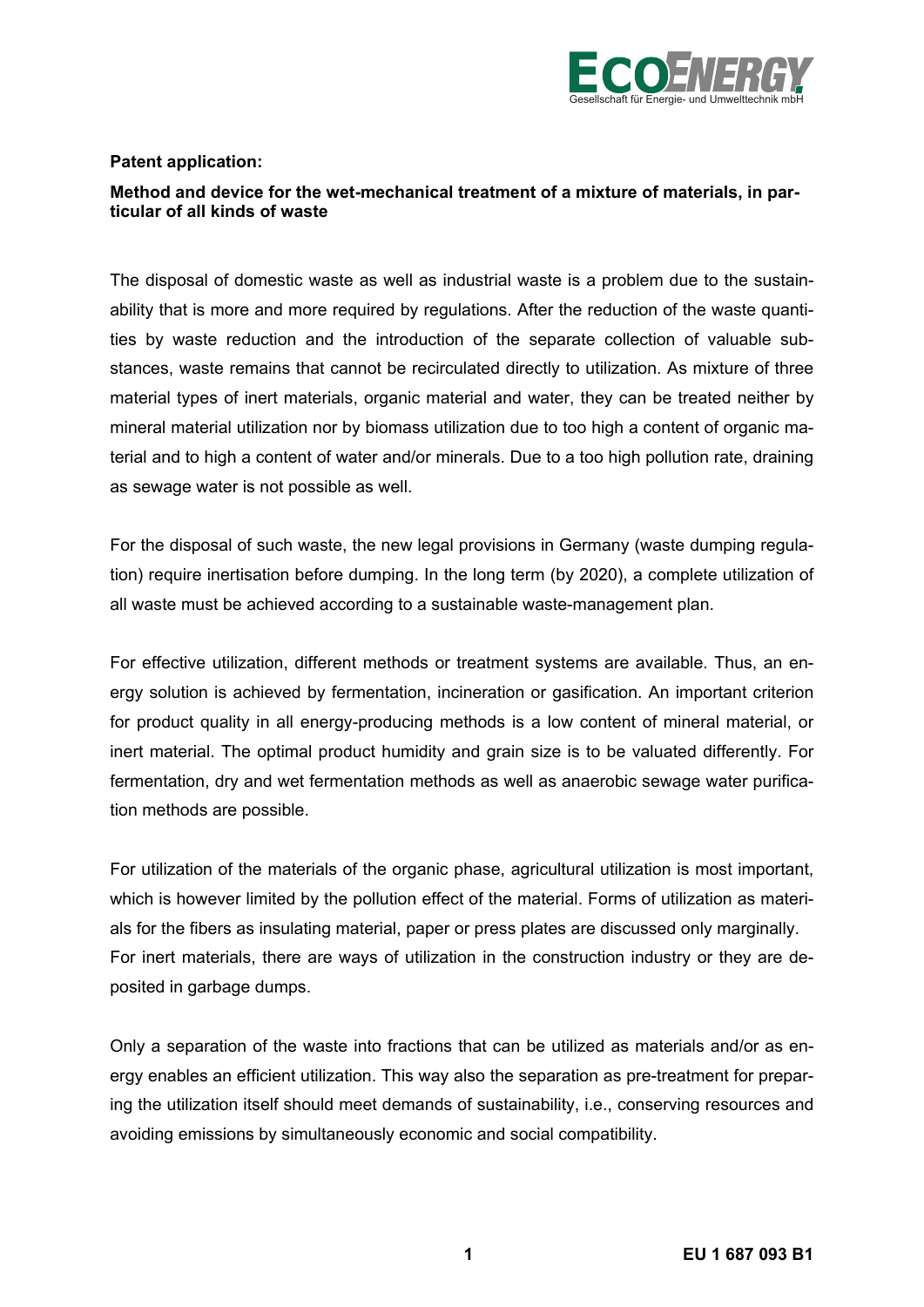

At present, the methods described in the following are available for the processing of waste containing organic fractions that can be distinguished in terms of pollution rate of the organic fractions:

Processing residual materials containing unpolluted organic fraction:

# **Composting:**

Solid organic residual materials or sludge with added structure material are treated in an aerobic biological manner after sieving off coarse undesired materials. By biological treatment, organic substances are decomposed and converted and water content is reduced until stabilization is achieved. By this process, the plant availability is reduced and at the same time, the plant tolerance of the compost is increased. Unwanted materials are separated out during the coarse processing principally from the finished compost that has been dried in the composting process by hard material separation and air separation. The hard material separation is in most cases conducted by means of pneumatic tables. The composting of organic waste materials entails high outgoing air emissions and high energy consumption.

# **Fermentation:**

In anaerobic biological processing, in particular in wet fermentation methods, inert materials (sand) are separated out before fermentation. A post-rotting for the biological drying of dehydrated fermentation residue with or without added structure material is conducted in most fermentation methods before agricultural utilization. A characteristic of fermentation is the generation of regenerative energy from biogas and the reduction of the outgoing air emission in comparison to composting. The following technical fermentation variants of the methods have been put into practice in the commercial scale:

One-step and multiple step dry fermentation at 20%-50% dry substance content: From company catalogs and realized installations, among other the dry fermentation method Valorga, of the company Valorga, France; the Dranco method, company Organic Waste Systems nv, Belgium; dry fermentation Linde-BRV, Switzerland and the Kompogas method, company Kompogas, Switzerland are known. Substantial in these methods is that a separation of inert materials is not performed in most cases, or only after fermentation. According to the WO 98/38145 A1, Frank Rindelaub, Switzerland, in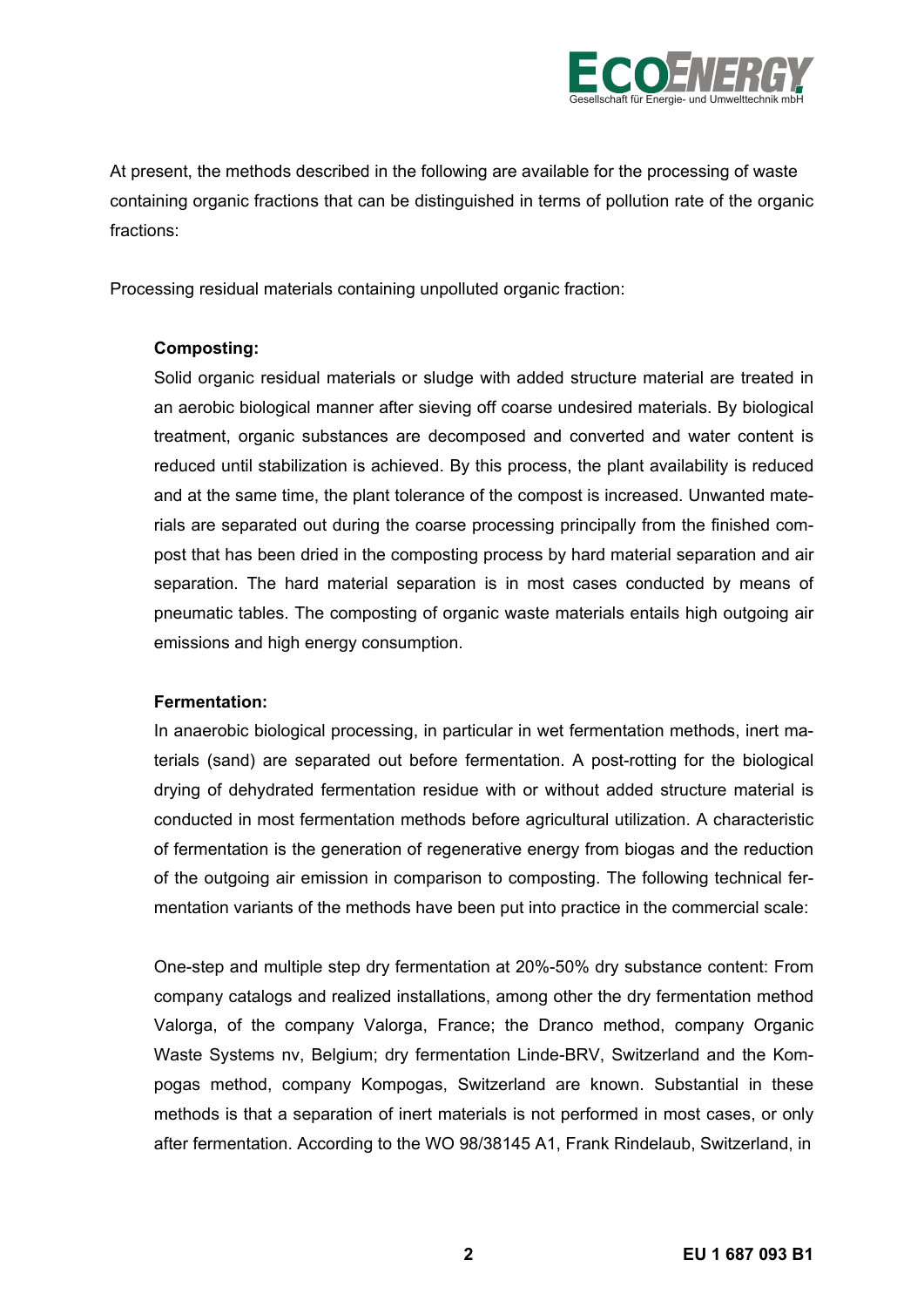

a dry fermentation method a preceding inert material separation of a partial fraction is provided. In the installation La Coruna, Spain, which functions according to the so-

called Valorga method, during the mechanical processing a dry inert material separation before the fermentation is carried out for protection of the fermentation plant.

One-step and multiple-step wet fermentation at 5% - 20% dry substance content: Wet fermentation methods for waste with preceding inert material separation are known from company catalogs from the companies, among others, Linde-KCA-Dresden GmbH, Dresden, Germany; MAT Müll- und Abfalltechnik GmbH, Munich, Germany; Avecon, Finland, as well as WABIO methods of the company EcoTec, Finland. Beside fermentation, the inert material separation, that is, the pre-treatment of the organic fraction before the fermentation is decisive.

Processing of residual materials containing a toxic organic fraction:

Most known methods for the processing of toxic organic fractions provide a disposal in a garbage dump or a garbage incineration plant. In Europe, according to current regulations, a stabilization of the organic fraction before dumping must be provided. This pre-treatment before disposal is achieved in mechanical-biological processing plants by composting and fermentation methods.

In case an energy utilization shall be achieved, drying an inert material separation of the mostly humid waste containing inert material is required.

Inert material separation methods can be carried out according to a wet or dry mechanical method. This way, wet separation, in which water is used as separating medium, has due to physical reasons a higher efficiency than dry separation, in which air is the separating medium.

Dry mechanical inert material separation methods after a biological drying are known from the dry stabilate method of the company HerHof Umwelttechnik GmbH, Solms-Niederbiel, Germany and DE 196 49 901 A1. Devices and methods for the wetmechanical inert material separation are known from the documents DE 196 23 027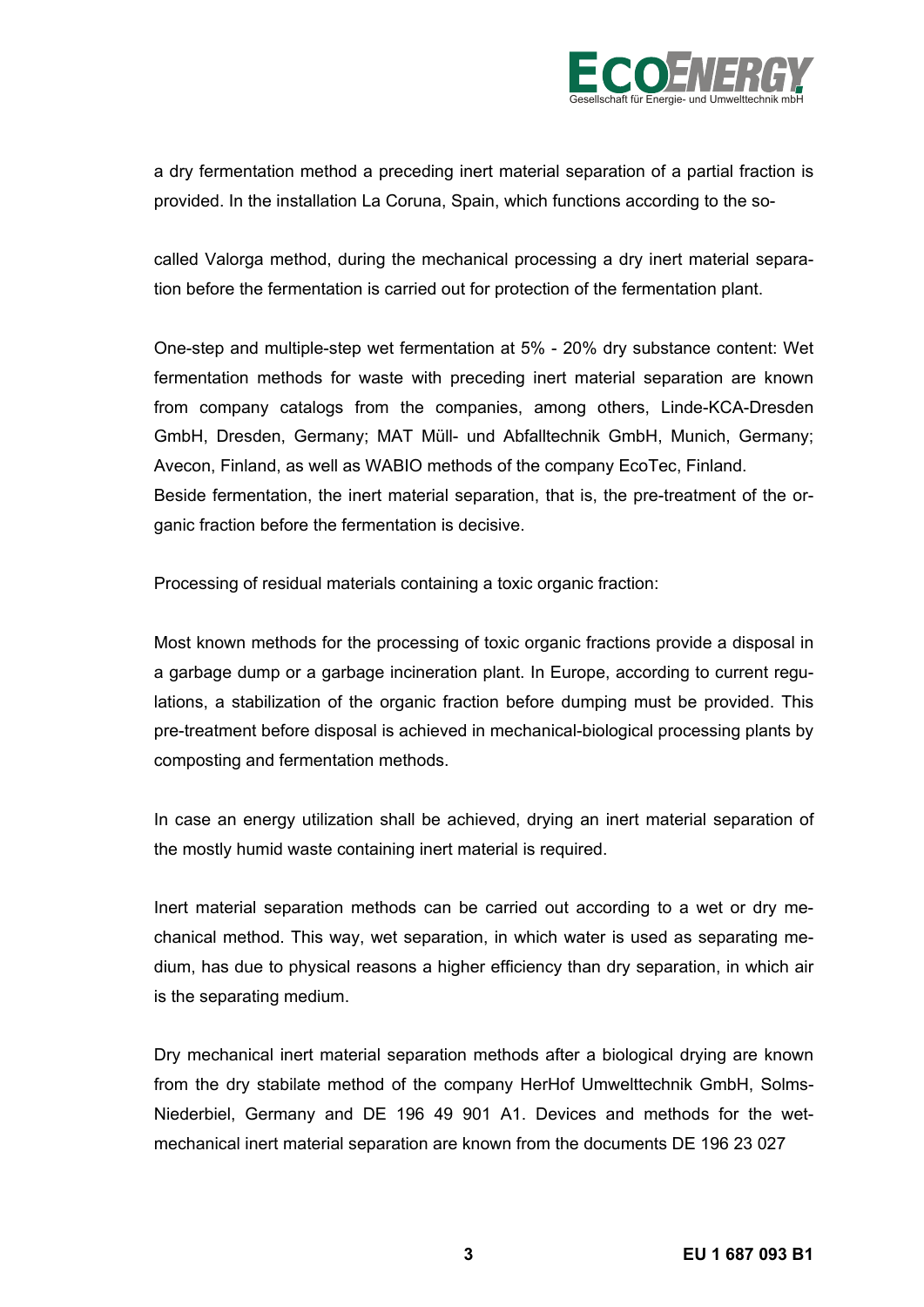

C1, DE 198 44 006 A1, DE 199 24 164 A1, DE 201 12 681 U1, DE 42 43 171 C1, DE 197 29 802 C2, DE 44 36 639 A1, DE 198 46 336 A1, DE 197 45 896 A1, DE 44 15 858 A1, DE 43 12 005 A1, DE 199 23 108 A1 and DE 41 20 808 A1.

Furthermore, there are particular methods for the processing of harbor mud and road sweepings, such as for example the installation ASRA in Hamburg

Stellingen of the company Kupczik Umwelttechnik GmbH Hamburg and the MoReSa method of AKW Apparate and Verfahren GmbH, Hirschau, DE 196 17 501 C2. This document discloses several features of the independent claims 1 and 10 of the present invention.

The object of most of the foregoing methods is inert material separation. To this end, the waste to be separated at first is crushed and mixed, subsequently the inert materials are extracted from the total stream often in only one processing step. This has repeatedly entailed serious problems with the subsequent aggregates.

By an almost total reduction until defibration, e.g. by use of a pulper as in the documents DE 41 20 808 A1, DE 199 23 108 A1, DE 198 29 648 C2, DE 198 00 224 C1, DE 196 55 101 A1, DE 100 12 530 A1, DE 39 34 478, DE 198 07 116 A1, DE 4042 226 A1, DE 4042 225 A1, DE 4406 315 C2 and a foregoing cascade ball mill such as in document DE 102 10 467 A1 and DE 41 26 330 A1, the viscosity of the suspension is increased, which avoids an efficient separation. The viscosity is decreased by decomposition of the organic material not until the subsequent fermentation, so that undesired and operation-disturbing sedimentations of inert materials occur that the preceding separation could not cover due to the previously increased viscosity.

Other wet mechanical separation methods with minor crushing intensity before the material separation B see EP 0521 685 A2 and DE 197 55 223 A1, EP 567 184 B1 B perform the inert material separation in one separation stage and according to DE 197 55 223 A1 even under stirring, so that the separation is very inexact.

In EP 0639 108 B1, a sedimentation operation with flow rate limitations that has also been carried out in different large-scale plants is proposed. Due to lack of a targeted outward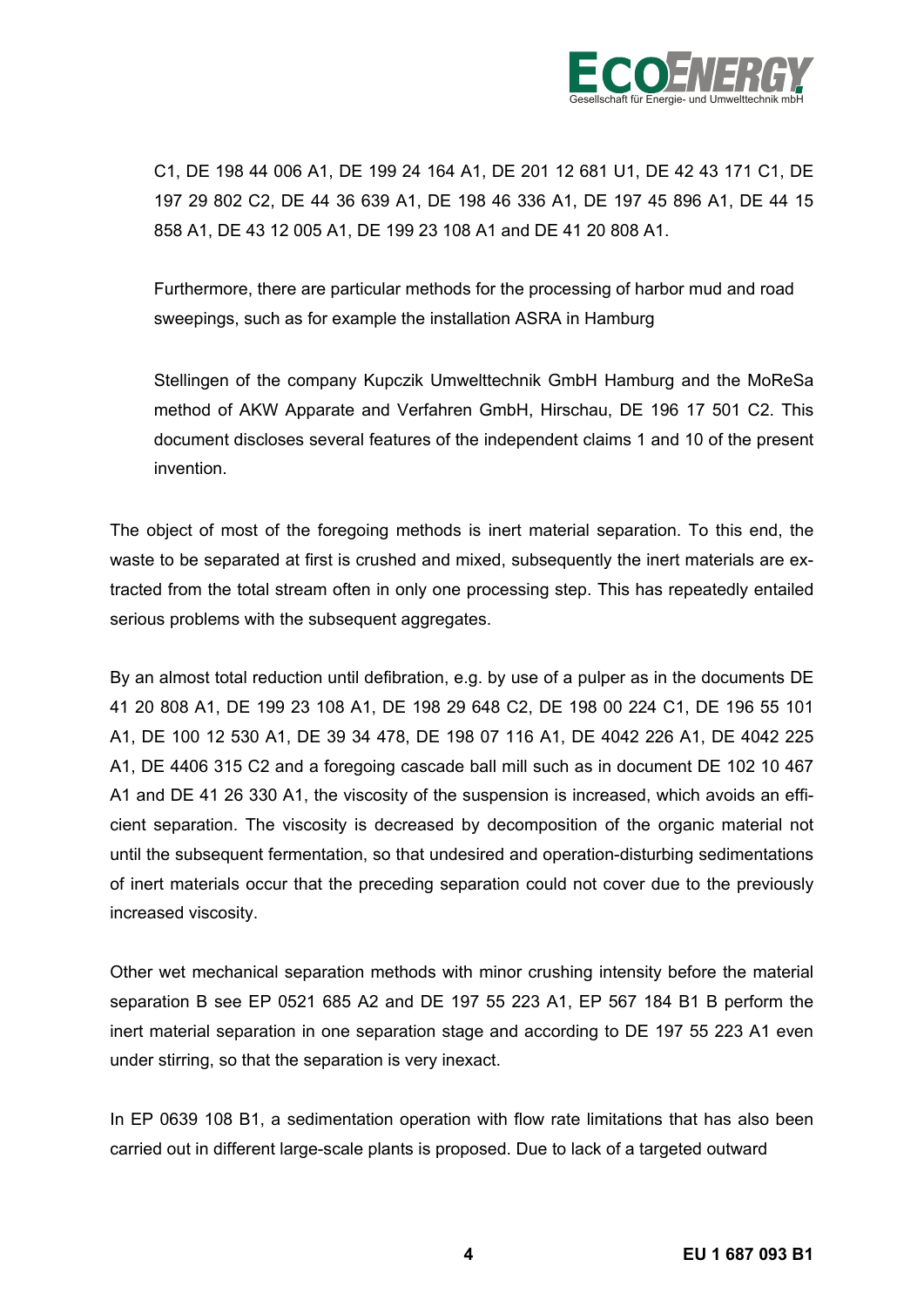

transfer of sand, e.g. in a further separation stage, serious sedimentation problems in the following processing steps occurred.

Percolation methods such as in DE 198 46 336 A1, DE 196 48 731 A1, DE 199 09 353 A1,

A 199 09 328 A1 and DE 198 33 624 A1 only eliminate fine inert materials that are washed out with the wash water or percolate, before or during percolation. Coarse inert material such as stones, glass and stoneware fragments that represent the highest inert material proportion in domestic waste are carried into the percolation and there cause an increased energy consumption and wear.

In all the aforementioned methods for inert material separation, in particular in the wet fermentation methods, the protection of the plants instead of the improvement of the material quality for later utilization is most important. The separation of waste should however assure the optimal utilization of the partial fractions as well as the technical and economic requirements concerning plant technology.

Indeed, the processing of the major portion of the organic material in all foregoing methods is obligatory, so that it is directly conveyed to an anaerobic processing or a foregoing hydrolysis with subsequent anaerobic processing of the hydrolysates. This way, the fact that the energy efficiency of fermentation compared to an incineration is a function of the parameter of anaerobic degradability, and the parameter of dry substance is not taken into consideration. The incineration of dry wood has a higher energy efficiency than the fermentation of dry wood. However it can be easily understood that the fermentation of wet organic industrial waste with high biogas yields has a higher energy efficiency than the incineration of this wet fraction.

Organic material, from which inert materials and soluble organic material have been removed to a large extent and that can be dehydrated by means of common screw presses to dry substance contents > 45% dry substance, has a calorific value of about 6.000 kJ/kg and thus is close to auto-incineration. In case the proportion of anaerobic degradable organic material is below 50%, as e.g. in the case of screenings, from the economic point of view, the energy utilization by thermal processes such as incineration of gasification with or without previous drying is preferred to an anaerobic processing by fermentation for this material stream.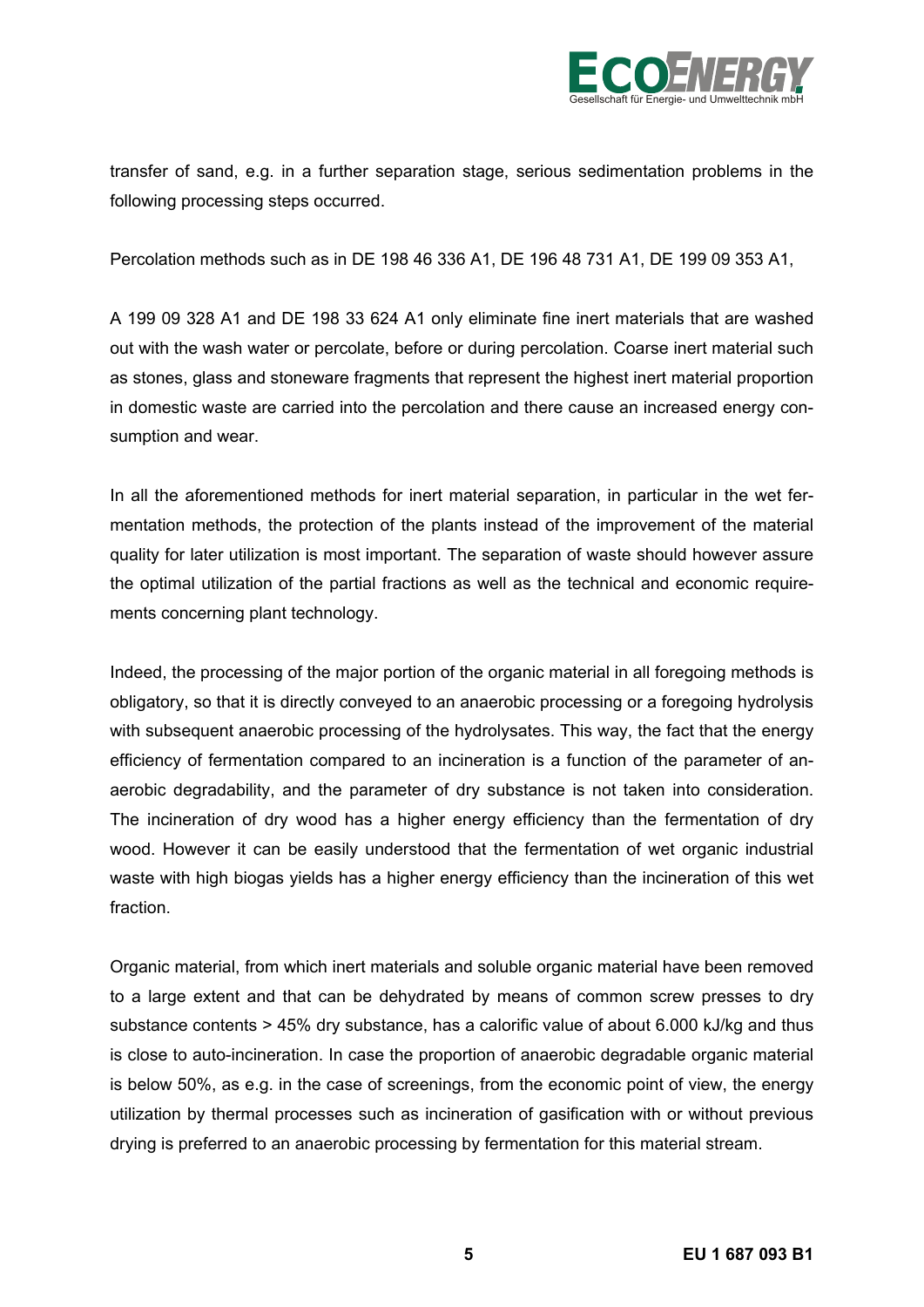

This problem is partially mentioned in EP 0 037 612 B1 and DE 196 00 711 A1. In the latter, washing the waste in a screw washer dissolves the organic material that is easily degradable. The easily degradable organic material is concentrated in the recirculated water that is conveyed to an anaerobic processor. Herein as well, the residence times of 2-8 hours (in DE 198 46 336 A1, 2-6 hours are mentioned) for washing the easily degradable organic material remain a problem. In practice, it has been shown that first of all an intensive washing with recirculated water, instead of long residence time, causes a high dissolution rate of easily degradable organic material, as described in the manufacturer and service catalog 1997/98, 9. Kasseler Abfallforum, M.i.C. Baeza-Verlag, page 12.

The increase of the residence time only exposes the waste to a longer mechanical treatment or dissolution. The hydrolysis, a particular kind of chemical or enzymatic cleaving of molecules by introduction of water that is catalyzed by bases or acids plays a minor role in this method, what is effective is rather the dissolution by means of water as solvent.

It has been recognized recently that sufficient hydrolysis of the organic fraction of the waste already occurs in the waste containers when the waste is collected and in the storage of the waste until processing. Often, 2-4 weeks pass between the waste formation and the processing, during which a natural hydrolysis occurs. A technical realization of this knowledge is not known from the prior art.

With regard to the aforementioned methods for the processing of waste, the present invention has faced the objective of generating fractions that can be utilized as materials and/or as energy and of doing this by avoiding to a large extent the dumping and by optimizing the separation process relative to flow rate, energy consumption, wear, investment costs and flexible further processing of the generated fractions.

For providing a solution to this problem, the method according to claim 1 as well as device for performing this method according to claim 10 is proposed.

In the method according to the invention, a three-component mixture consisting of water, inert material and three organic fractions as well as a liquid fraction that contains dissolved materials as well as very fine inert materials and fine organic particles, is separated in a three-stage separation plant.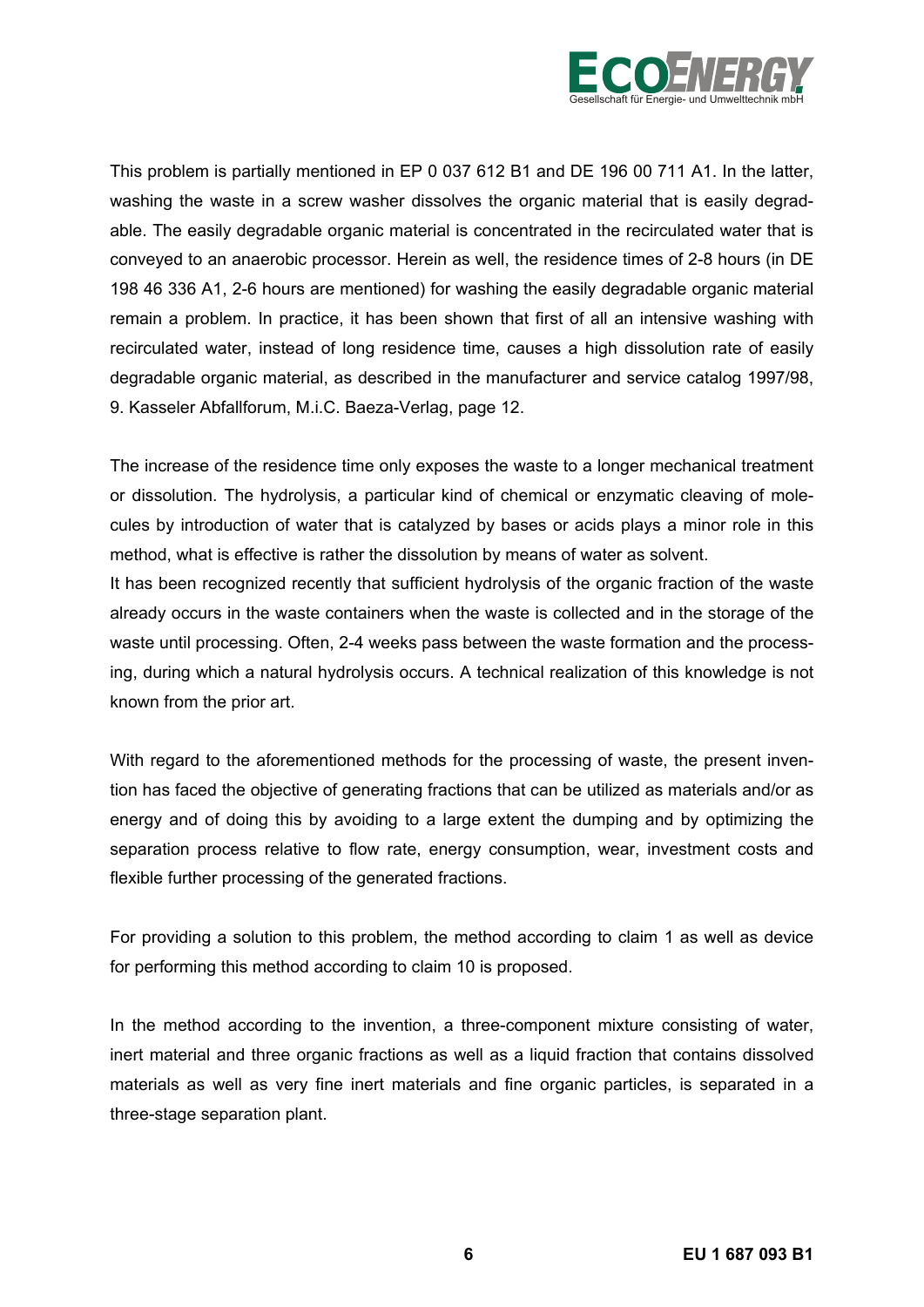

The inert materials are purified according to economic and local circumstances with recirculated water and fresh water until they can be conveyed to a user. In particular in the coarse fraction of the inert materials, a utilization as material according to national legislation is questionable. This fraction can be dumped either directly or after a short deterioration phase for stabilization or can be conditioned in a further processing until it is usable. The organic fractions that have been separated out can be transferred directly to a drying, a composting or a fermentation stage.

In the method according to the invention (see FIG. 1), inert materials are separated out in multiple steps, beginning at a very high dry substance content. After the coarse stones (inert 1, FIG. 1) have been separated, the coarse organic (organic 1, FIG. 1), which then is accordingly cleaned of the stones of the respective sieve size, is sieved off and then, since it is coarse organic, can be rinsed easily until being cleaned of sand and adhering fine organic material by means of small quantities of water.

The fraction that is similar to screening material (organic 1) can then be pressed by means of simple press methods at low wear until having high dry substance contents. This is achieved by washing off all fine organic material that can only be pressed out with great difficulty and due to the washing-out of the stone structure or respectively the structure made of inert materials that otherwise absorbs the force of pressure without thereby contributing to a high dehydration rate. For improving the dissolution of organic material that is easily biodegradable, before the pressing, a crushing with the objective of liquid separation can be performed.

The first step is the most important step of the method. By the high pressing-off rate of the coarse organic material (organic 1), already in this step of the method, the high structural material is separated out for energy utilization by incineration or gasification from the fermentable organic material that is in the press water. With a respective pressing in a first press step with common screw presses, a dehydration rate of about 45% - 60% dry substance content can be expected.

In a second press step, this material (organic 1) can be pressed off to 60% - 75% dry substance content.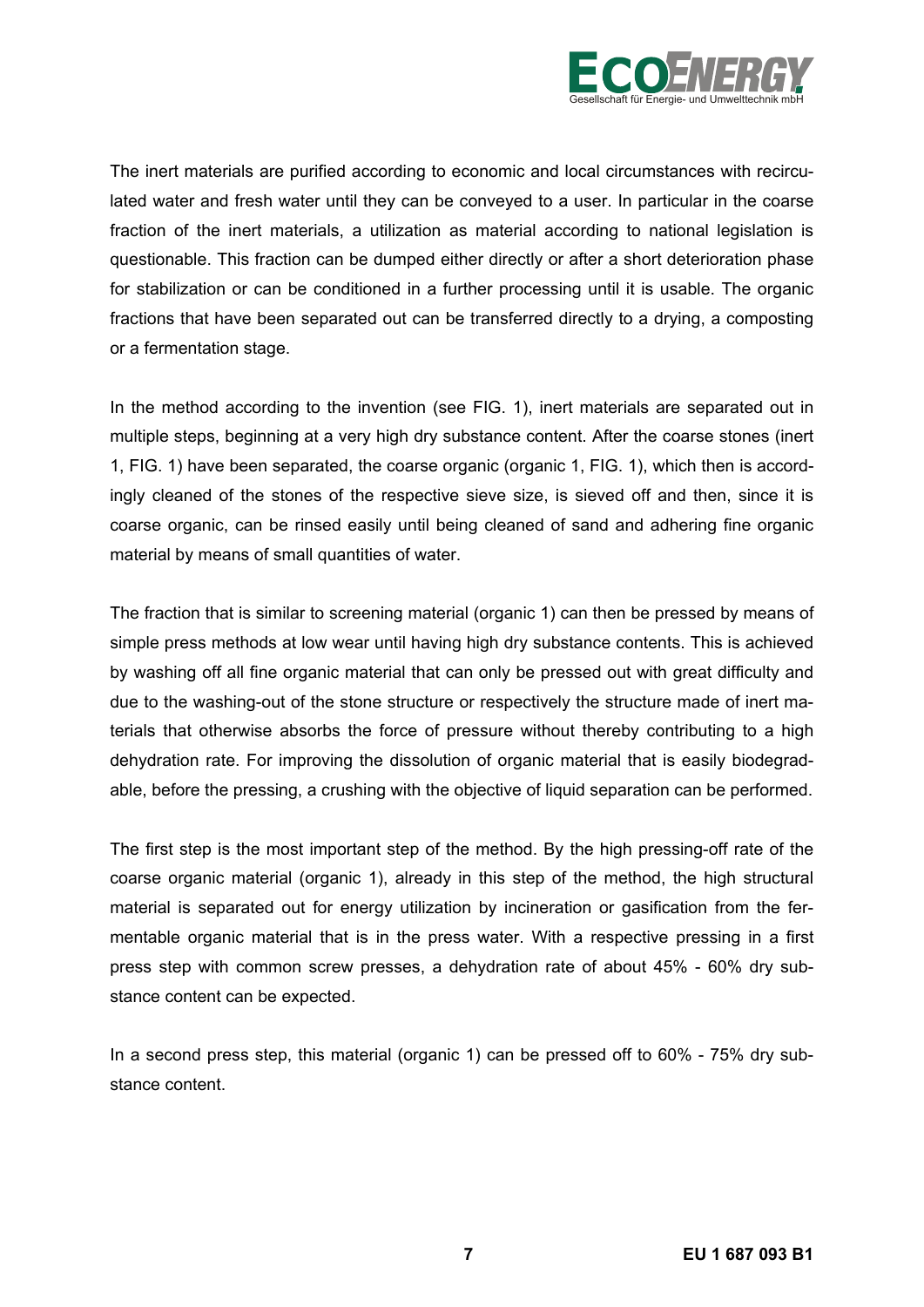

The organic fraction (organic 1) can be turned into energy after the pre-treatment according to the invention directly or after a drying by incineration or gasification.

Furthermore, the organic 1 can be employed in agriculture, when the respective limiting values concerning the utilization as materials are respected. This way it is important that beside the inert material separation and a respectively high pressing-off, the screenings are exposed to a batchwise drying. In this way, the drying should be conducted such that a sterilization by respective temperature control of the drying is achieved. After drying, the material should be cleaned of unwanted materials according to a compost fine processing and be pelletized, for good storability, transportability and plant tolerance of the material that later will be employed as dry fertilizer pellets.

After the coarse stones (inert 1) and the coarse organic material (organic 1) have been separated out from the suspension of materials, the dry substance content of the remaining suspension has considerably decreased. This decrease is caused by decantation of dry substance having high dry substance content as e. g. of the stones having a dry substance content > 90% and the pressed-off organic material having a dry substance content of > 45%. Furthermore, for rinsing the inert materials and for rinsing the organic material, additional water is employed that entails a further reduction of the dry substance content. From the remaining suspension, further inert materials are separated out in the second and third step of the method. In the second step, coarse and fine sand in the grain sizes of about 2 B 25 mm (inert 2, FIG. 1) is separated out. In the subsequent step, it is possible to sieve off the organic fraction via a fine sieve whose mesh aperture size is larger than the maximum size of the inert material that is to be separated out of about > 3 mm (organic material 2, FIG. 1). The sieved-off organic fraction (organic material 2) is also reached with water and pressed off. The sand (inert 2) that is separated out in this step is discharged by a sand separator, rinsed again with clear water so that according to the fresh water use either an inert material fraction capable of being dumped or a sand fraction capable of being utilized is produced.

In a final step, the third step of the method follows, in which now for the first time in the method, a pump is used.

Due to decantation of the different inert and organic fractions that are separated out in principally dry state, as well as by the quantities of circulation or respectively fresh water that have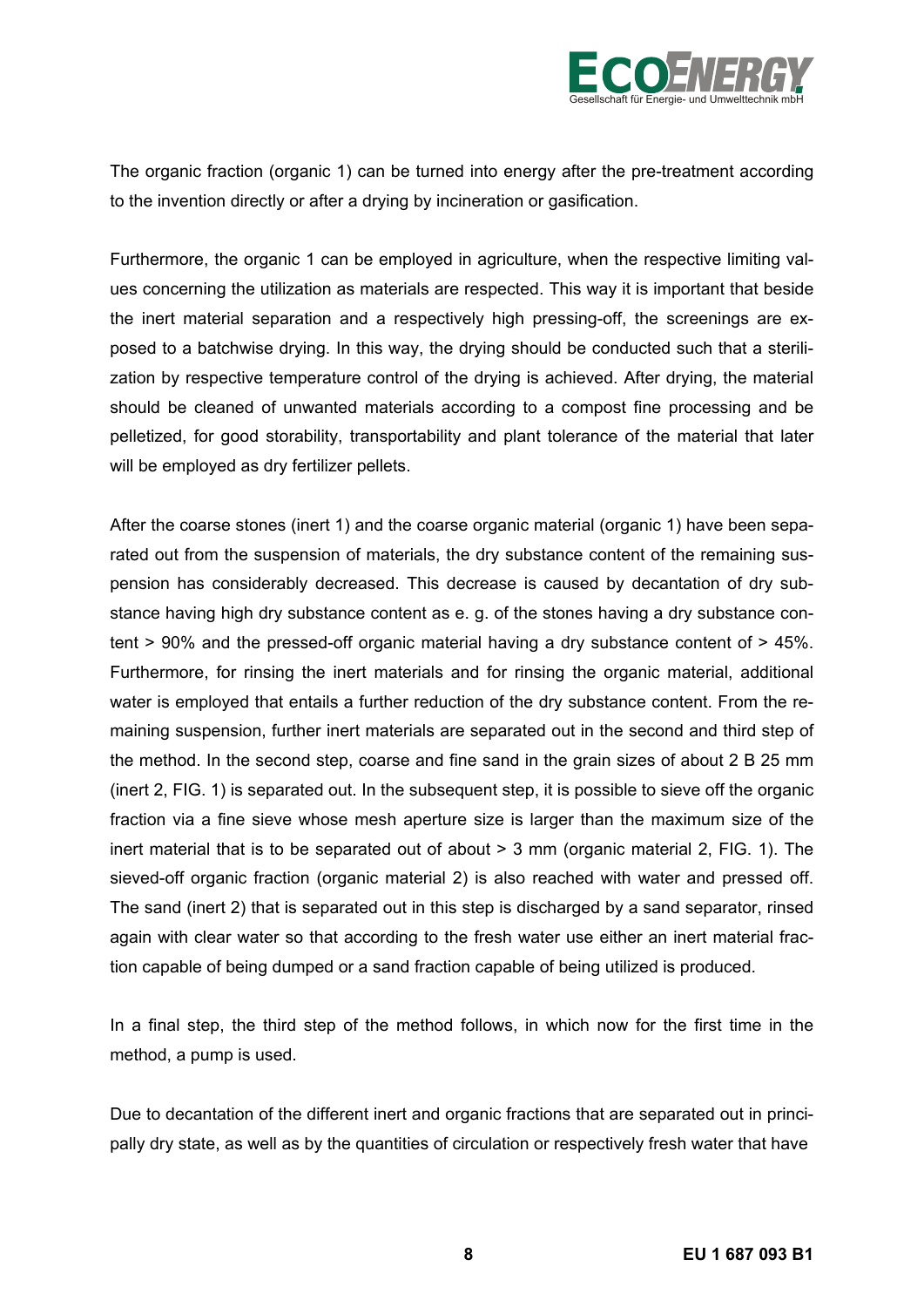

been supplied in total, the suspension that has been sieved at about 3 mm now has increased so much in terms of water content the along with the grain size < 3 mm and the dry substance content between 3 - 8%, it is perfectly suitable for a subsequent classifying hydrocyclone.

The overflow of the hydrocyclone contains the remaining fine components of the organic material that are cleaned of fine minerals. The underflow of the hydrocyclone contains the separated-off inert materials, which due to their fineness still are partially contaminated with adhering organic material. These fine minerals can be brought to utilizable qualities (inert 3, FIG. 1) by means of a further processing, as for example by means of a sorting spiral or fine sieving with washing. The organic fraction of the sieve overflow is supplied to a fine sieving at about 50 - 500 pm. The filter cake (organic material 3, FIG. 1) that is formed during the fine sieving can as well be pressed off. Additionally to the in total 6 fractions, recirculated water is formed that is enriched with dissolved organic material by the different pressing and washing operations.

Thus, a big part of the fermentable organic material is transferred into the recirculated water, whereas the structurally rich portion that is not fermentable so easily is contained in the pressed-off fraction. The recirculated water should now be conditioned for the reduction of the viscosity by means of a biological method. If the recirculated water was not treated, the viscosity could increase until the recirculated water can no longer be used as separating medium of the inert material separation. For the processing of the recirculated water, anaerobic sewage water purification methods, such as the solid bed fermentation method or respectively the submerse fermentation method with biomass retention can be employed.

Furthermore, a common fermentation of the recirculated water and the organic fraction by means of dry and wet fermentation processes for suspensions containing solid materials or percolation method is possible.

A better solubility of the organic material in the recirculated water can be achieved by a thermal conditioning by heating the suspension up to about 70°C. At the same time, it can however be observed that the press water contains a higher COD and a higher heavy metal reload. This effect is used by the present invention such that the pressed-off organic material that does not reach the fermentation step is decontaminated whereas the load can be transferred in a targeted manner to the liquid phase by a thermal conditioning.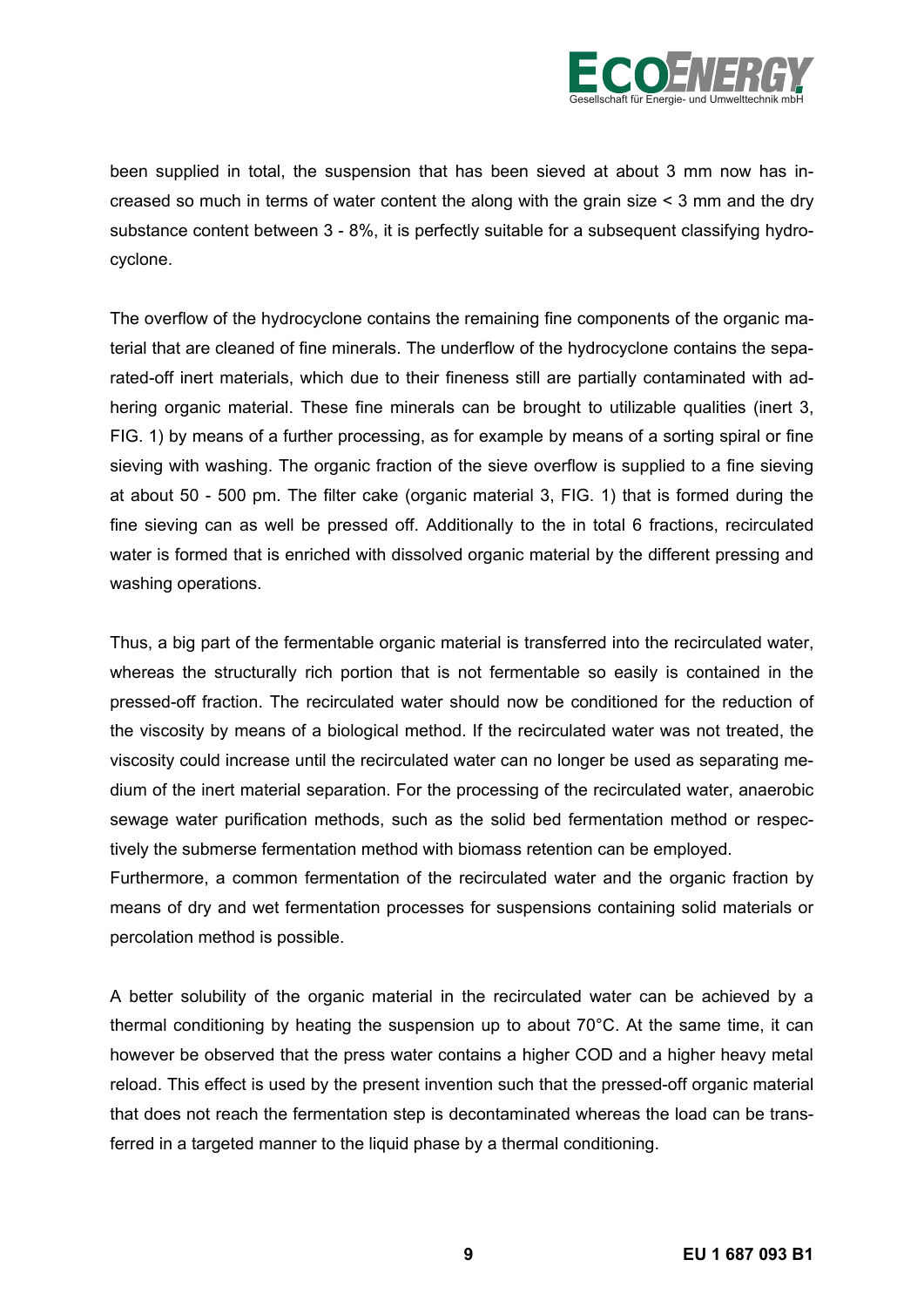

Thus, the contaminated organic material is strongly reduced by a high fermentable portion of the dissolved organic material and simultaneously, the heavy metals are precipitated in the fermentation by a complexing in the organic material during the fermentation. The pollution load then can principally be found in the fermentation residue. The organic material after the fermentation, in case of a pure recirculated water fermentation thus in the method has the function of reducing the pollution.

The utilization as material of the organic fractions is principally carried out in agriculture as fertilizer and/or soil improver. The organic material therefore either is composted in composting plants or fermented in fermentation plants and composted and dried as well as pelletized and used as loose compost heaping or as fertilizing pellets. In the energy utilization, the organic is mechanically dehydrated to a large extent, dried if necessary and pelletized and utilized in gasification or incineration plants. For both ways of utilization, a pre-treatment according to the method according to the invention is advantageous.

The method according to the invention can be employed advantageously along with all existing mechanical-biological and thermal methods such as dry and wet fermentation methods, percolation method, hydrolysis methods, composting methods, aerobic and anaerobic sewage water purification methods, diaphragm separation methods for recirculated water purification, drying methods, pelletization methods as well as incineration methods with or without previous drying. Herein, also the retrofitting of existing plants as well is advantageous. The distribution of the compost of some composting plants for the utilization as material can no longer be assured due to the pollution load of the compost or the dumping due to national regulations. By means of a retrofitting with the method according to the invention, the pollution rates of the organic fractions can be reduced and at the same time, the energy utilization as biomass by separation of the inert materials and utilization of the composting for the drying of the organic fraction can be enabled.

The fractions inert 1, 2 and 3 shall preferably be used as materials in the construction industry. For the fractions inert 2 and 3, a utilization as material is possible in most mixtures of materials. The fraction inert 1 e. g. concerning the domestic waste does not always fulfil without further after-treatment the quality for the utilization as material and therefore has to be dumped on a garbage dump. Since the heavy materials have a relatively low biological activity, they correspond to most national criterions for the dumping of biologically stabilized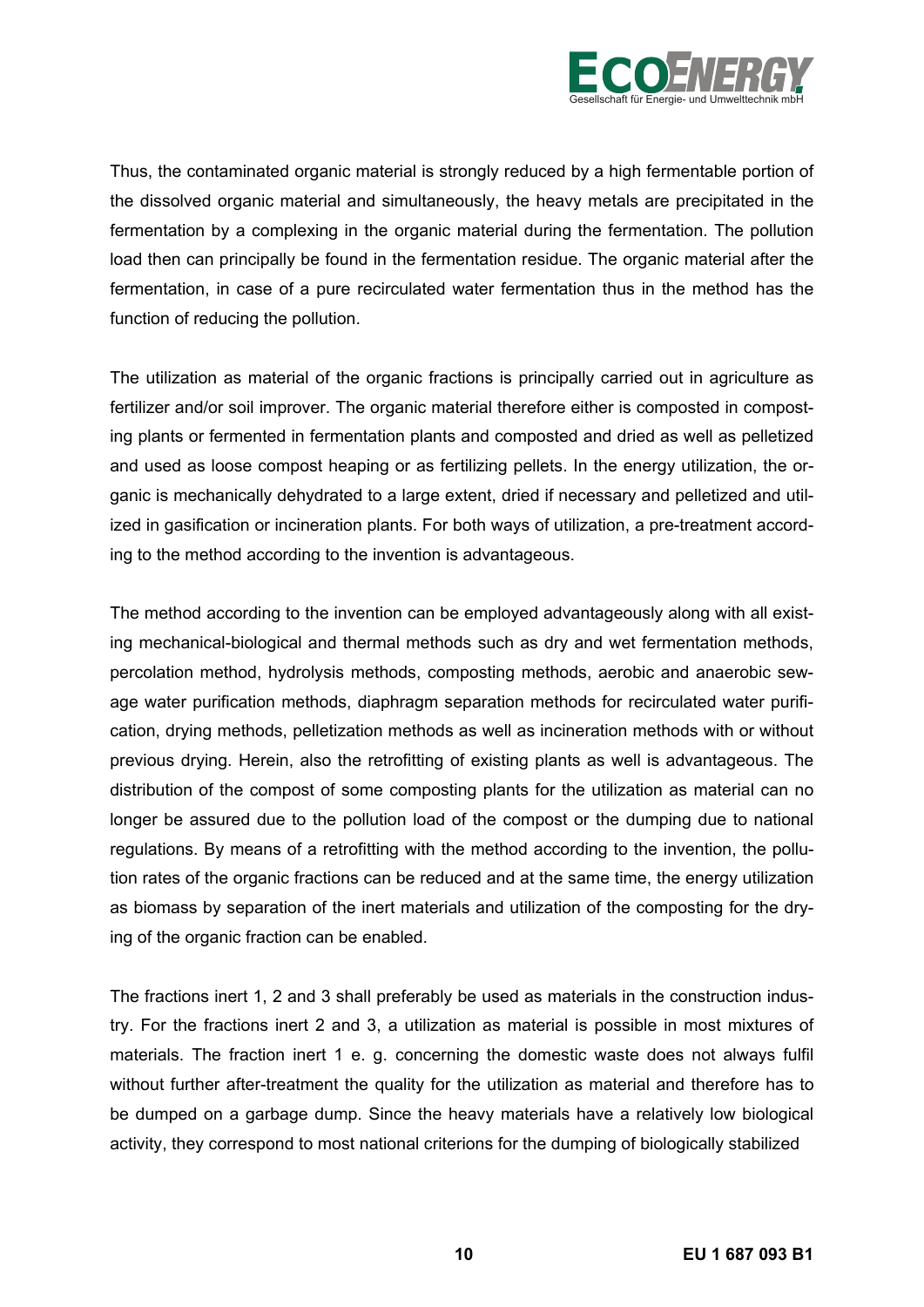

waste on garbage dumps. In individual cases, a subsequent stabilization can be carried out.

Many organic industrial waste having a high content of organic material that is easily biodegradable often cannot be treated, due to the heavy material load and due to organic coarse materials, with simple anaerobic sewage water purification methods for biogas production. With the method according to the invention, the required pre-treatment can be carried out universally for all organic industrial waste known until the present day, from pomace to liquid manure over rumen contents. Mostly, a mixture for avoiding sedimentations in fermentation plants is not necessary.

The present invention accordingly is a universal method for the pre-treatment that enables independently of the pollution load of the waste a flexible further processing that is adapted to the local circumstances. The processing depth is function of financial and local circumstances and can have a modular structure. The adaptation of the plant technology to the future quality requirements of the fractions for the utilization and elimination as well as the future environment legislation should be possible by easy extension or conversion of the plant technology.

Furthermore, it should be possible to apply the plant technology for as many types of waste possible according to a local waste management. The present method as well as the present device are therefore suitable for the processing of, among others, domestic waste, bio-waste, organic industrial waste, liquid manure, road sweeping, contaminated soils and residual materials from communal and industrial sewage water purification.

The method as well as the execution of the method by means of device according to the invention are schematically represented in the following drawings:

- FIG. 1 shows in a diagram the altering composition of a mixture of materials in the individual steps or respectively steps of the method
- FIG. 2 shows an operation diagram of the method along with DEVICE required for the execution

Concerning the steps of the method represented in FIG. 1, reference is made to the descriptions hereinabove.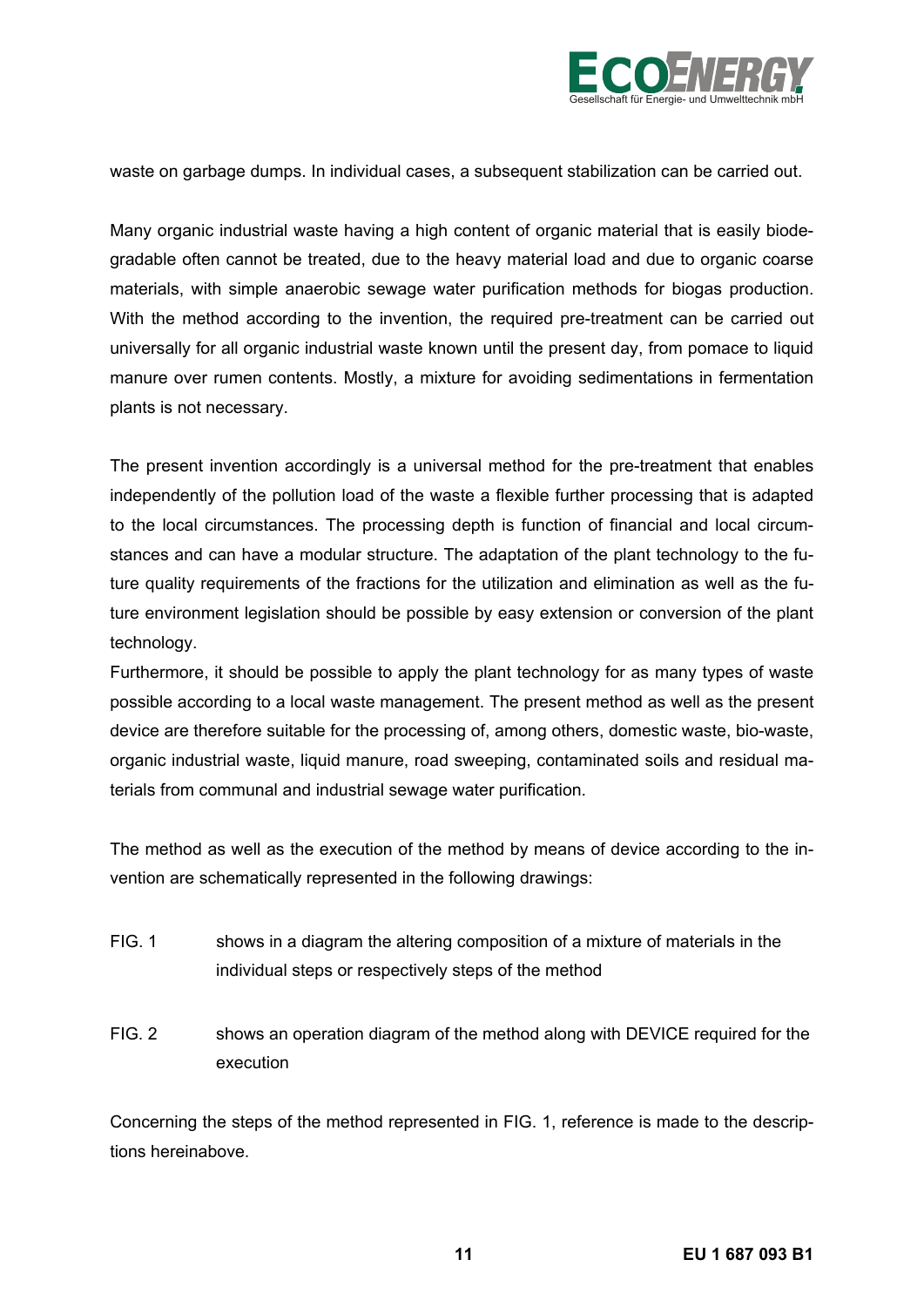

In FIG. 2, the execution of the method is discussed in an exemplary manner on the basis of the illustrated device.

At first, the mixture of materials 1 that is to be processed is slightly crushed and defibered, so that separation is easier, since due to the low dissolution of fibers, the viscosity of the recirculated water is not increased unnecessarily. A fine crushing of the mixtures of materials before insertion into device according to the invention as well is not necessary in certain cases, since device is designed for a size of the particles of about 120 mm.

Subsequently, the mixture of materials 1 is conveyed into a mixer via a dosing conveyor 2, preferably a spiral conveyor. This way the mixture of materials already is wetted in the spiral conveyor with recirculated water and is rinsed at the discharge into the mixer with recirculated water 5, 6 for avoiding obstructions.

The already wetted mixture of materials 3 reaches the mixer that is driven via a stirrer 7 from below. The rotational speed of the stirrer and the dry substance content in the mixer 4 are adjusted via the recirculated water supply dependent on the power consumption of the stirrer and the viscosity of the recirculated water such that the light materials are mixed in and leave the mixer along with the total of the suspension through a lower outlat via a conveyor 9 and the subsequent separation steps are optimized. The mixing in of the light materials is helped by the previous wetting by means of the dosing conveyor 2 and by a nozzle in the mixer that can be adjusted via multiple paddles.

# **First step:**

The suspension 8 reaches the conveyor 9 from the mixer 4. The conveyor is designed as a spiral conveyor having a minimum diameter of about 300 mm and a thread pitch of about 150 mm. The spiral conveyor trough is designed as U-trough and has a free section of about 150 mm above the screw. The spiral conveyor 9 is flanged at the lower area of the mixer 4 such that the heavy materials can slide into the screw over an angle of about 45°. The suspension is pressed by hydraulic pressure into the mixer into the underflow and thus reaches the sieving screw 16 via an upflow classifier 10. Before reaching the upflow classifier 10, the suspension slides along over the screw 9, the heavy materials not being carried away into the upflow classifier 10, but being transported away via the slowly turning screw 9. Since the sinking heavy materials still contain adhering and retained organic material, the screw 9 is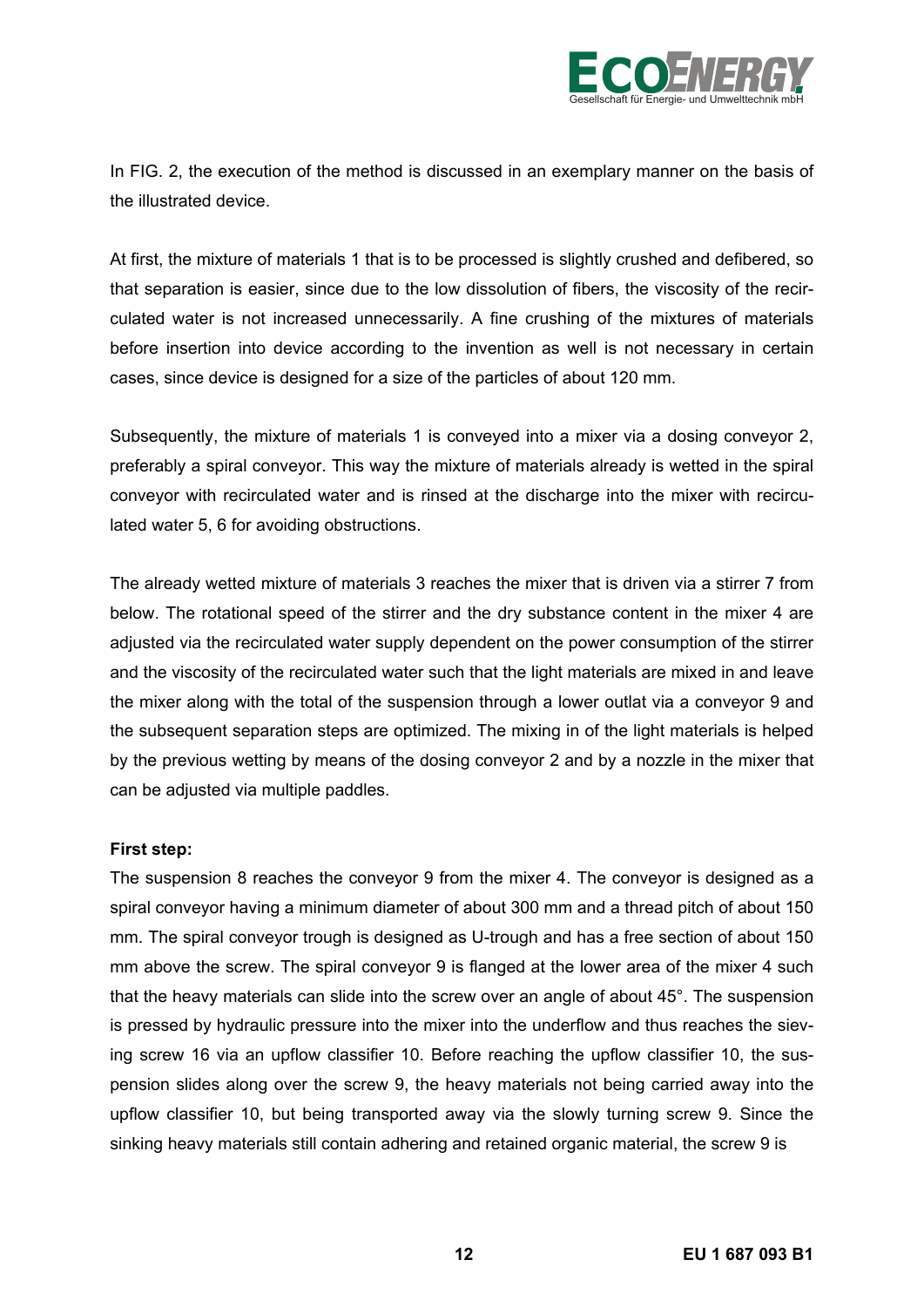

rinsed in the area of the upflow classifier 10 with recirculated water 11 from the second step. The heavy materials that have been conveyed through the upflow classifier 10 by the spiral conveyor 9 are now rinsed again with the pure recirculated water 12 from the third step. In the area above the suspension level in the screw 9, the heavy materials are rinsed clear with purified circuit water or with fesh water 13 and are ejected from the system as first inert fraction 15 into a container or to another transfer point.

Due to the aforementioned cascade rinsing system, wherein following washing process uses ever clearer rinse water, a reduced consumption of purified circulation or respectively fresh water and higher residual material qualities can be achieved.

The light materials 14 that are discharged via the upflow classifier 10 are sieved with a sieving screw 16 at about 30 mm gap width. For avoiding floating supernatants, the suspension with the light materials of the sieving screw 16 is conveyed via a closed pipe portion. Floating materials thus are inevitably conducted, conveyed and sieved into the area of the screw blades of the sieving screw 16 below the level of the liquid. For improving the sieving result, the recirculated water 18 for the rinsing of the sieving screw 16 is added. In the rear part of the sieving screw, the light materials 22.1 are prepresssed before the light materials 22.1 are transferred to a washing press 19. In the washing press, the light materials are rinsed with fresh water 20 or purified recirculated water and are dehydrated until reaching high dehydration rates of up to 60% dry substance content and are discharged into a container or transferred to a respective conveyor system as press cake or first organic fraction 22.

The sieved suspension 17 and press water 21 are conducted into a sedimentation basin 23 without pumps.

#### **Second step:**

In the second step of the separation method, the suspension 17, 21 reaches a sedimentation basin 23 that is designed similar to an upflow classifier. The heavy materials slide down into the discharge screw 24, the light materials 27 reach a slotted hole sieving screw 29 via an overflow. In the sieving screw, the light materials are rinsed with recirculated water 30 from the third step, with fresh water 31 or purified recirculated water and are dehydrated until containing up, to 45% dry substance. The dehydrated second organic fraction 32 is discharged into a container or transferred to a respective conveyor system.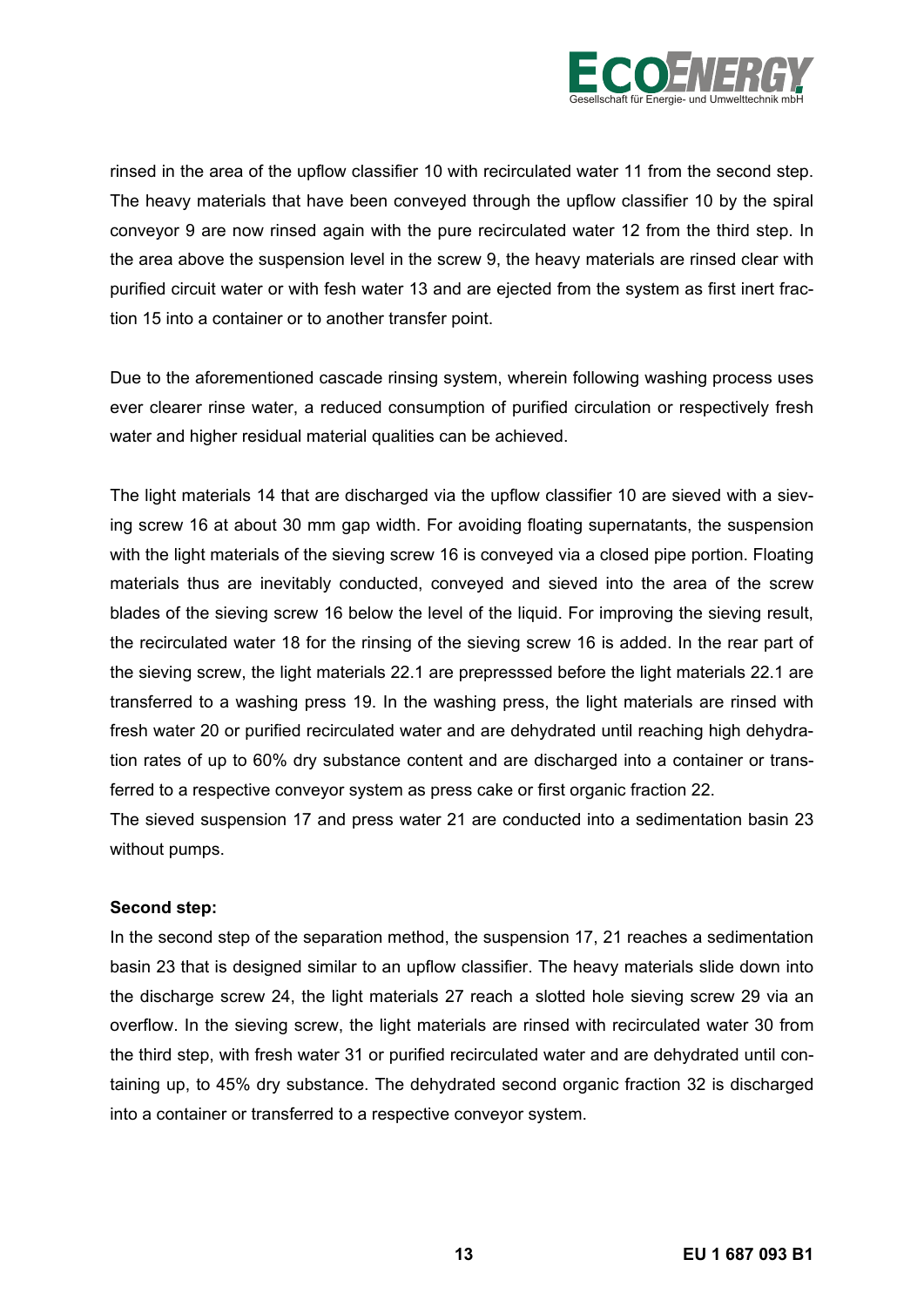

The heavy materials that have been separated out in the discharge screw 24 are cleaned via a cascade rinsing system first with recirculated water 25 and then with purified recirculated water or fresh water 26 of light materials, rinsed and discharged as second inert fraction 28 into a dehydration container or a subsequent conveyor.

The sieved suspension 33 having a grain size of less than 3 mm is conducted into a filtrate vessel 34.

#### **Third step:**

From the filtrate vessel of the second step, a suspension 51 that is capable of being pumped either is recirculated to the rinsing via a rotary pump 55 as recirculated water or is conveyed into a hydrocyclone 36 via a further rotary pump 35. The suspension 37.1 that is discharged via the plunger tube of the hydrocyclone still contains organic fibers and particles that can be sieved off, which are sieved via a vibration sieve 43 in two steps, first at about 200 pm and then at about 50 pm. For improving the sieving quality, the sieve can be rinsed. The sieving cake 44 that is statically pre-dehydrated to about 20% dry substance content is postdehydrated via a screw press 45 to about 40% dry substance content and is carried out as press cake or third organic fraction 49. The press water 46 reaches a collection vessel 47 and then is recirculated to the sieve 43 via a pump 48. The sieved suspension 50 reaches the filtrate vessel 52 via gravity.

The heavy fraction 37.2 from the hydrocyclone underflow is post-purified via a sorting spiral 38. Due to the flow rates that have to be particularly adjusted in the sorting spiral 38, recirculated water 58 is added. The purified heavy fraction is conducted into a calming bath with sand discharge 39, whereas the heavy fraction 42 that is contaminated with organic material is recirculated to the hydrocyclone via the filtrate vessel 34 of the second step. The washing water 41 is as well led into the filtrate vessel 34 of the second step.

The remaining heavy fraction is dehydrated after a washing operation with fresh water 37.3 via a screw 39 and discharged as third inert fraction 40.

The excess water is lead into a recirculated water purification system via an overflow from the filtrate vessel 52 of the third step as sewage water 53 that purifies the recirculated water until it can again be used as separation and washing water.

If necessary, the total system can be heated via a heat exchanger 56.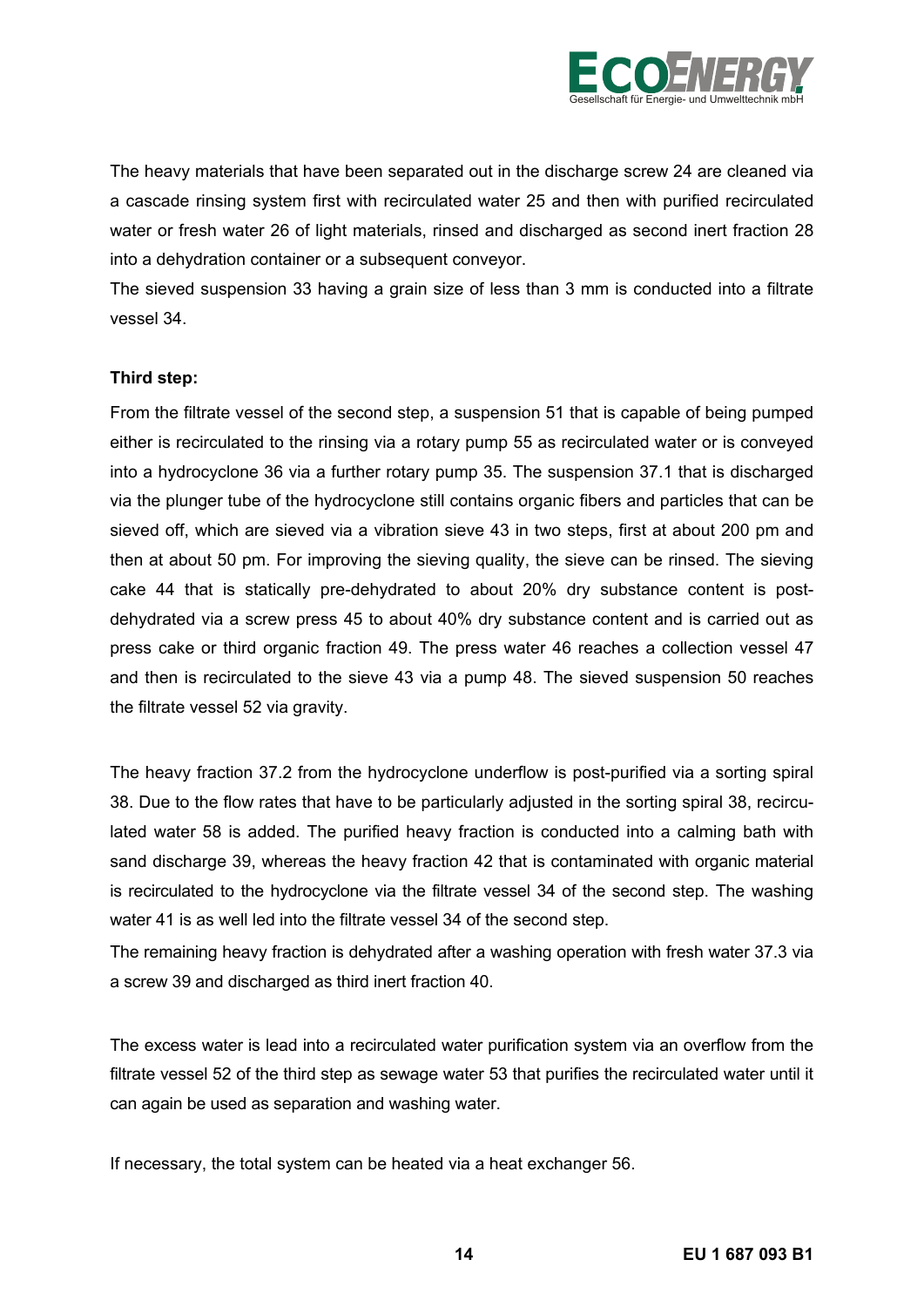

## **Claims**

- 1. Method for the wet mechanical treatment of a mixture of materials, in particular all kinds of waste, consisting of inert materials, water as well as organic materials having a watersoluble and a bioconvertible part, wherein water is used as solvent, washing agent and separating agent, characterized in that the mixture of materials is at first continuously mixed in a mixer (4) with water as separating and washing agent, without separating off compounds of the mixture, until a dry substance content of 15 % to 25 % is adjusted, that in a first step
	- the mixture of materials is discharged from the mixer (4) by means of a conveyor (9), wherein by the addition of water (11, 12) the light components remain dissolved in a solid/liquid mixture having a dry substance content of 10% to 20%, whereas the heavy components settle and are separated by means of the conveyor as a first inert heavy fraction (15) having a grain size of > 25 mm,
	- from the remaining solid/liquid mixture (14), organic light materials having a grain size of 30 to 120 mm are sieved off, post-washed and pressed as first organic light fraction (22), that in a second step
	- from the remaining suspension having an adjusted dry substance content of 6 % to 12 %, are separated out at first inert heavy materials (28) having a grain size of 2 to 25 mm by gravity and subsequently further organic light materials (32) having a grain size of 3 to 30 mm by sieving and rinsing, that in a third step from the remaining suspension having an adjusted dry substance content of 3% to 8%, further inert heavy materials (40) having a grain size of < 2 mm are separated out by centrifugal forces and subsequently further organic light materials (49) having a grain size of 150 pm to 3 mm by sieving and rinsing.
- 2. Method according to claim 1, characterized in that in the first to third step fresh water or circulation water consisting of unprocessed and/or purified filtrate or respectively sewage water of the second and/or third step is used as solvent, washing agent or separating agent.
- 3. Method according to one of the claims 1 or 2, characterized in that in the first step the discharge (8) from the mixer (4) is separated by means of a screw conveyor (9) that disposes of sufficient free section area in the upper part, so that a part, principally consisting of light materials, is directly carried away into an upflow classifier (10) above the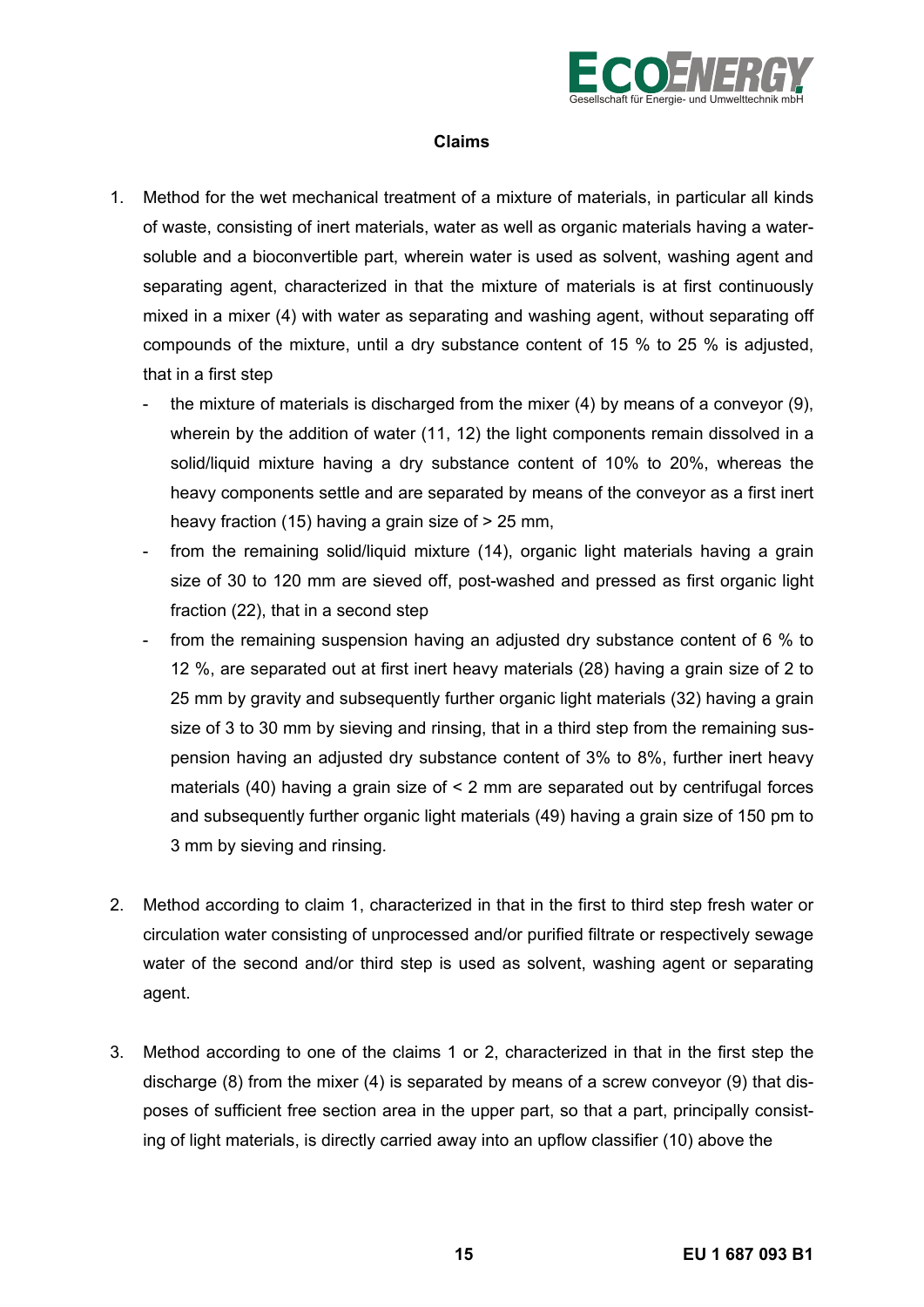

screw conveyor and that another part, principally consisting of heavy materials, is further cleaned of light materials by means of rinsing water (13) and is discharged via the screw conveyor (9), wherein preferably in the first step the light materials (14) are transferred outward into the sieving (16) via the hydraulic pressure caused by the filling level in the mixer (4), the pre-pressure via the rinsing water pumps (54, 55) as well as the fresh water supply (13) via the upflow classifier (10) or in the first step the heavy materials in the conveyor (9) are rinsed with filtrate of the second step (11) and purified filtrate of the third step (12) as well as with fresh water (13) in a cascaded manner, wherein the settling heavy materials are cleaned of the dissolved organic, the light materials and the finer heavy materials, furthermore preferably in such a way, that in the first step compressed air is additionally employed for rinsing the heavy materials in the conveyor (9).

- 4. Method according to claim 3, characterized in that the inert heavy materials (15) that have been discharged in the first step are crushed via a breaker and after the crushing are either added to the mixture of materials of the second step, in the case of a crushing to less than 15 mm, or the mixture of materials of the third step, in the case of a crushing to less than 3 mm, for further purification, wherein before the crushing metals are separated out by a metal separator.
- 5. Method according to one of the claims 1 to 4, characterized in that the filtrate (33) of the second step at first reaches a filtrate vessel (34) and therefrom is conveyed into a hydrocyclone (36) in the third step, by means of which, according to the dry substance content and viscosity of the filtrate, heavy materials of a grain size up to  $50 - 150$  pm are being separated out, wherein preferably the underflow (37.2) of the hydrocyclone is classified and washed by means of a sorting spiral (38) by addition of circulation water (58), wherein the purified heavy fraction is washed and dehydrated via a sedimentation basin having a screw discharge (39) by rinsing with fresh water (37.3) as well as the heavy fraction that is loaded with organic and the washing water (41) are recirculated into the filtrate vessel (34) of the second step or the underflow (37.2) of the hydrocyclone is washed and dehydrated via a vibration sieve with fresh water rinsing or the overflow (37.1) of the hydrocyclone is conveyed to a vibration sieve (43), the sieved-off particles are rinsed with fresh water and/or filtrate, the pre-thickened filtrate cake (44) is dehydrated mechanically by a screw press (45) and the press water is recirculated into the vibration sieve (43).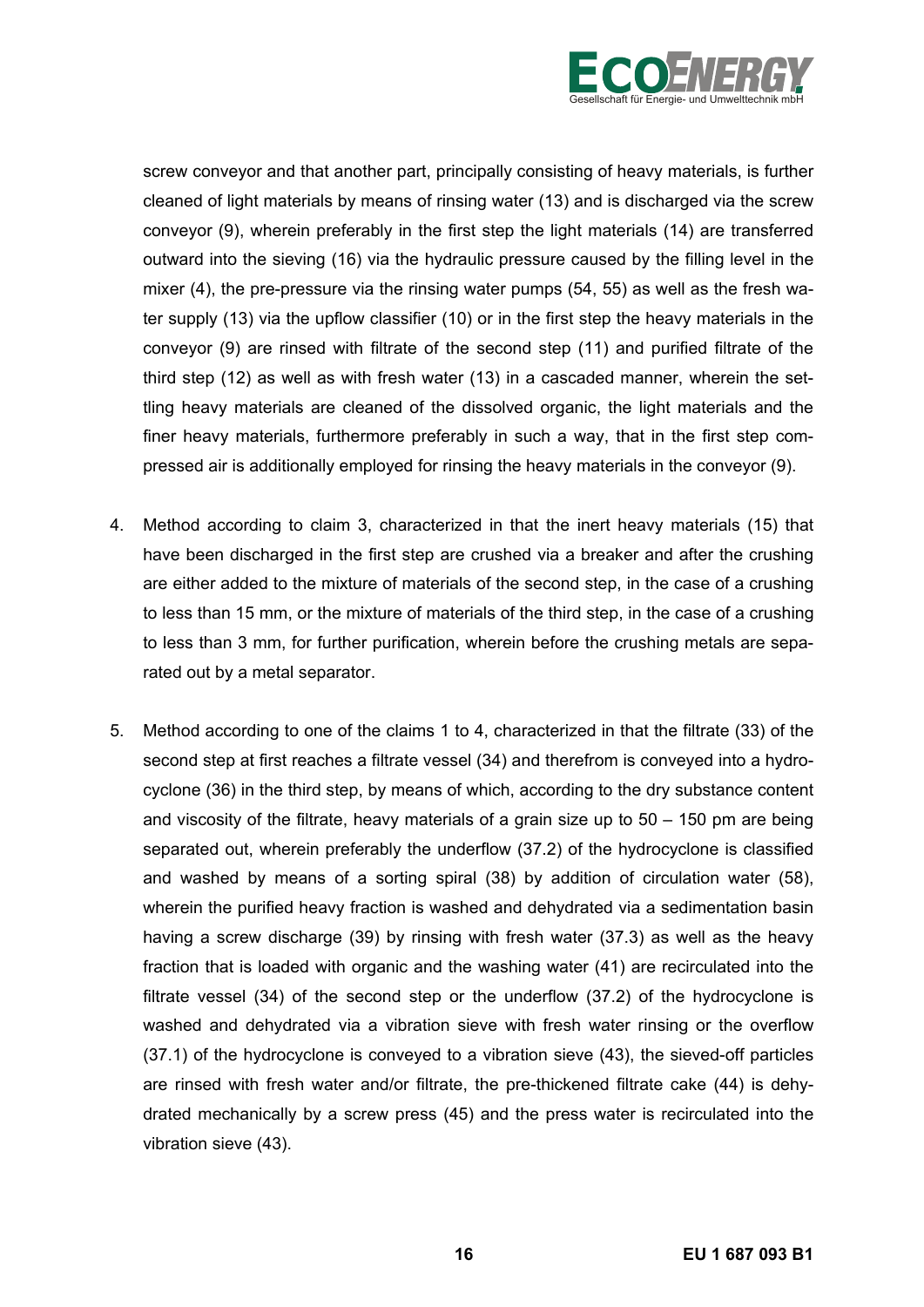

- 6. Method according to claim 5, characterized in that the filtrate (50) from the vibration sieve (43) is completely or partially processed in an aerobic manner or in an anaerobic manner in order to reduce the viscosity, in consequence of the enrichment of dissolved organic, and subsequently is recirculated as circulation water into the process, wherein preferably the filtrate (50) is conveyed to a further filtrate vessel (52), wherein the residence time of the filtrate (50) in this vessel as well as the residence time of the filtrate (33) of the second step in the filtrate vessel (34) that is connected upstream of the hydrocyclone by a respective dimensioning of the vessels is selected such, that a hydrolysis of the filtrates is effected and furthermore preferably that a partial stream of the filtrate (53) from the filtrate vessel (52) is purified via an anaerobic sewage treatment and the purified discharge from the sewage treatment is re-used as circulation water in the process, wherein by a low pH-value of the circulation water a higher solubility of the organic fraction is achieved.
- 7. Method according to claim 6, characterized in that the filtrate of the third step that has been processed in an aerobic or anaerobic manner is cleaned of pollutants and/or of salts before being recirculated into the process as circulation water via microfiltration, nanofiltration or reverse osmosis systems, wherein via the purified circulation water the pollutant concentration of the mixture of materials in the process is reduced.
- 8. Method according to one of the claims 6 or 7, characterized in that the circulation water (57) is heated up to  $30 - 85^{\circ}$ C before recirculation into the process via a heat exchanger (56) for improving the separation performance of the total system, the dehydration rate of the organic fraction, the solubility of the fermentable organic material and the sterilization of the individual fractions as well as for adjustment of the temperature of 35°C or 55°C that is required fort he fermentation of the sewage water (53) and/or of the light material fractions (22, 32, 49) and/or that for the fermentation of the sewage water (53) as well as of all or individual light material fractions (22, 32, 49) a method known in the prior art, in particular the dry fermentation process or also the wet fermentation process, is employed, wherein preferably the light material fractions (22, 32, 49) that have been separated out in the first to the third step during the fermentation are adjusted to a predetermined dehydration rate and are subjected to a post-crushing.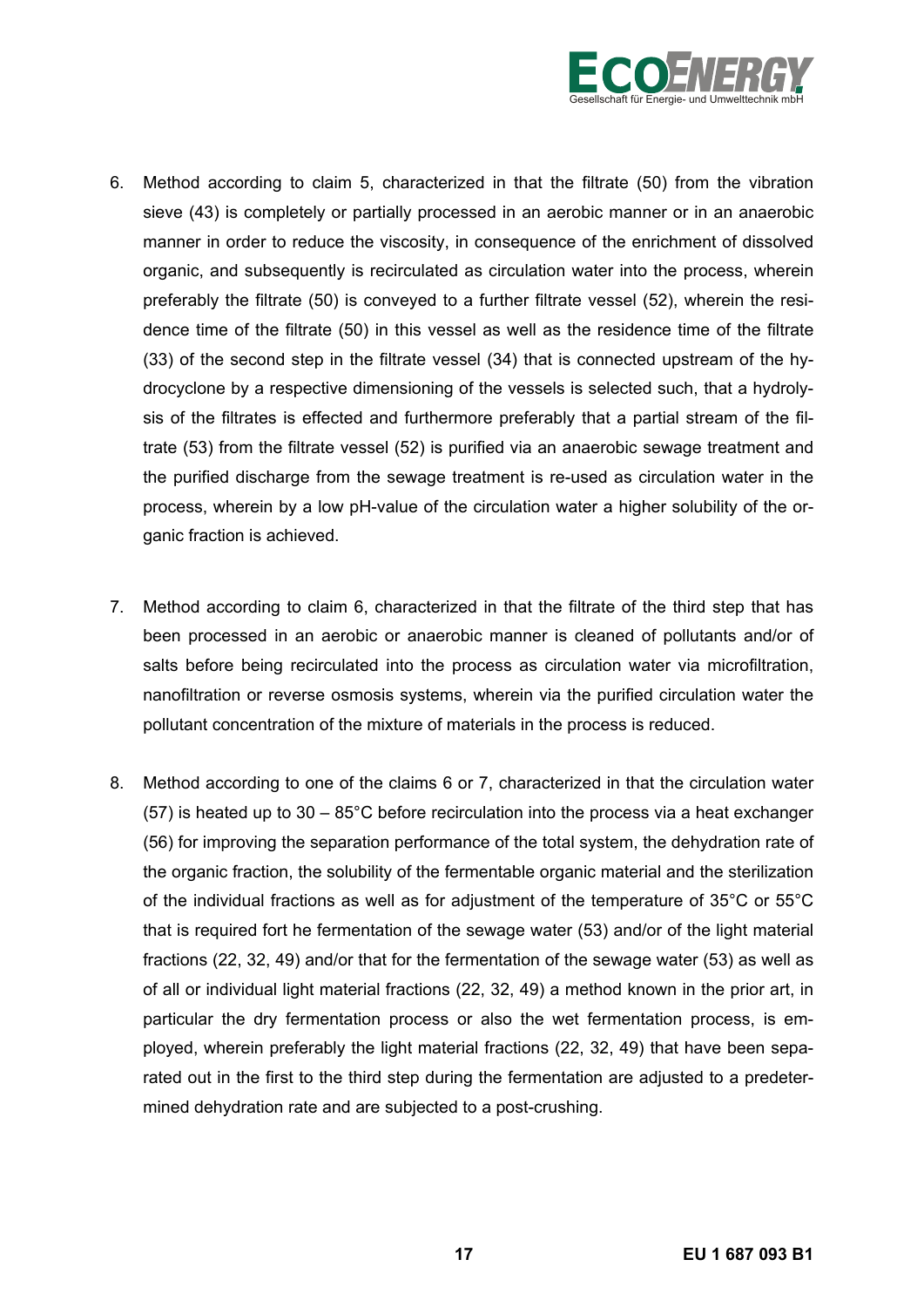

- 9. Method according to one of the claims 1 to 8, characterized in that the light material fractions (22, 32, 49) that have been separated out in the first to the third step are dehydrated principally mechanically and/or are thermally or thermally-biologically after-treated and dried for the energy utilization or utilization as material in the form of a dry fertilizer, wherein preferably the thermally dried light material fractions (22, 32, 49) are used as dry fertilizer pellets after a pelletization for the improvement of the plant tolerance or the dried light fractions (22, 32, 49) are employed as pelletization auxiliary means for the pelletization of substitute combustibles as packaging waste or reprocessed sieve overflow from mechanical-biological processing plants, whereby at the same time the thermal stability of the combustible pellets in the use in shaft gasification methods is improved.
- 10. Device for performing the method according to one of the aforementioned claims, consisting of the connection in series of
	- a dosing conveyor (2), a mixer (4), a screw conveyor (9), an upflow classifier (10), a sieving device (16) and a press (19)
	- in a first step of the method
	- a sedimentation basin (23), a discharge screw (24), a sieving device (29) and a filtrate vessel (34)
	- in a second step of the method
	- a rotary pump (35), a hydrocyclone (36), a vibration sieve (43) and a screw press (45) as well as, upstream of the hydrocyclone, a sorting spiral (38), a calming bath with sand discharge (39)
	- in a third step of the method.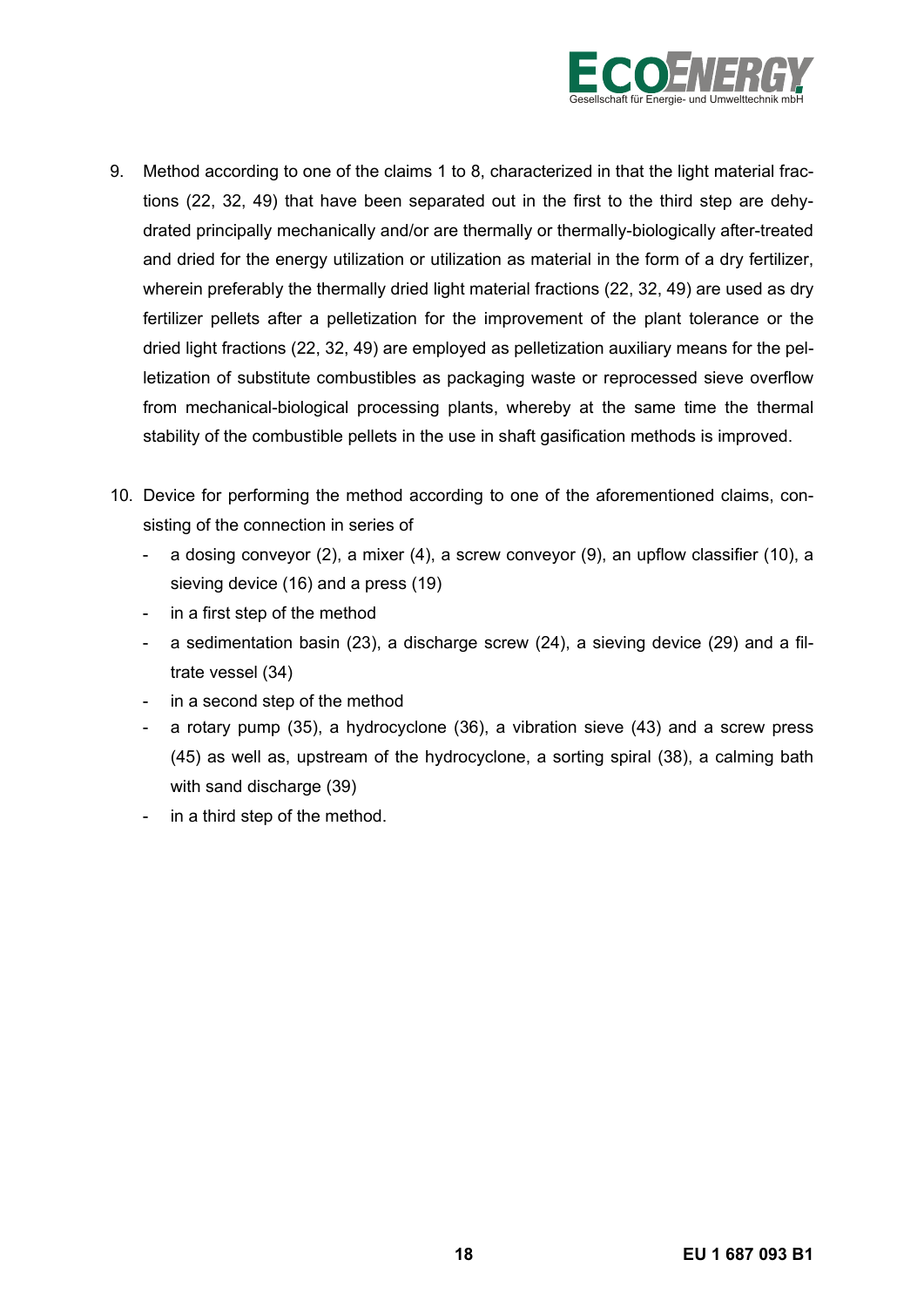

**FIG.1** 1/2